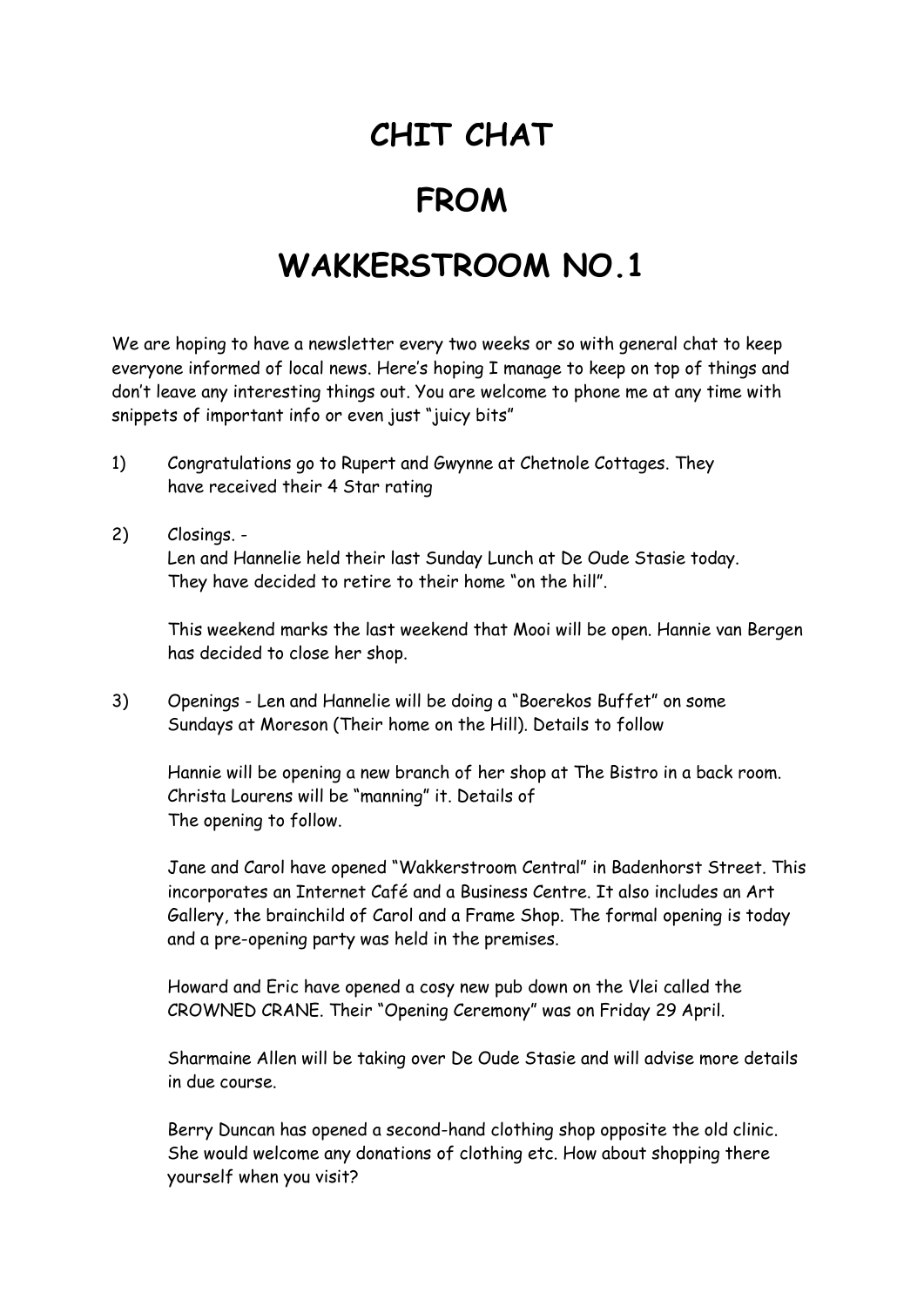- 4) ROAD TO RECOVERY John Barrow had his appendix out last week and Jan Oosthuizen at the Butchery had a hernia op three weeks ago.
- 5) SOMETHING TO DO -

A walking group leaves from the hotel at 7.00 am on Tuesday mornings. All are welcome. Bring a hat and water.

A cycling group leaves the hotel also at 7.00am on Thursday mornings. All are welcome. Likewise bring a hat and water.

Movies on a Tuesday afternoon from 2.30pm at the Bank Gallery with the exception of the third Tuesday in each month as Nigel Mason, the projectionist, has Book Club. If you wish to receive details of what's showing, call Shirley Blackwell on 072 261 4958 / 017 730 0144 who will put you on her mailing list if you are not on it. . This is advised as these showings will only be held when Nigel is in town. Tea and coffee are provided. Donations are welcome

- 6) WACKY KNITTERS- have put together a beautiful blanket. It's made of Knitted squares and includes squares of pictures of the historic buildings of Wakkerstroom. These pics were taken by Norman Dennett and are stunning! The blanket is being raffled and the draw will take place on Tuesday 3 May.
- 7) OSSEWAKOP Many thanks to Mark and Karen Kotze who have been instrumental in getting the painting on Ossewakop going. Fred Kolbe has supplied the lime, Andre Landman will supply the necessary weed-killer and the Working on Fire team will be cutting down the bushes. The Endangered Wildlife Trust under Mo de Bruin are going to do the work on an ongoing basis. There is still a need for donations for pipes etc. Good luck Guys! Hope we can start the project soon.
- 8) WAKKERSTROOM MOUNTAIN CHALLENGE Saturday, 18 June. This challenge has been revived by Rupert and Gwynne Lawlor. Hope you all support it as it should be a lot of fun. All Welcome, just bring tekkies!
- 9) NAME AND SHAME COLUMN A brilliant suggestion from an un-named source is that we have a column that will list "offenders" against the ethos of our happy little town. So, beware, if you jump Stop Streets; speed; toss litter; create an unpleasant disturbance etc.!! Please be warned and if you see something that disturbs you, let me know.

Any ideas?